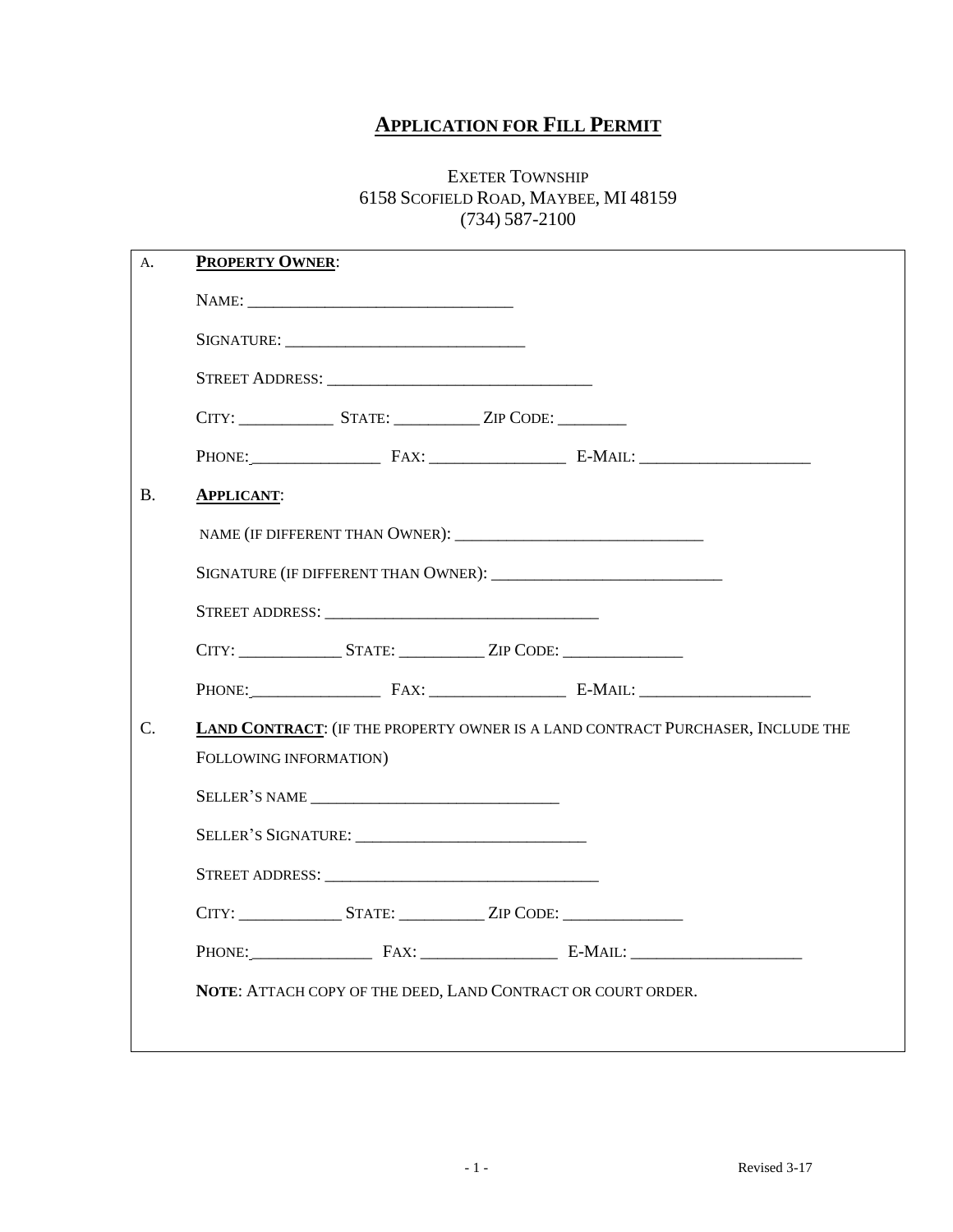| LOCATION:<br>(LIST ROAD AND NEAREST CROSSROADS)                                                                                                                                                                                  |
|----------------------------------------------------------------------------------------------------------------------------------------------------------------------------------------------------------------------------------|
| SIZE OF PROPERTY: _____________ ACRES                                                                                                                                                                                            |
| <b>FEES:</b>                                                                                                                                                                                                                     |
| () APPLICATION FEE - \$50 - NON-REFUNDABLE)                                                                                                                                                                                      |
| () PERMIT FEE IS \$70 FOR FIRST 500 CUBIC YARDS OF FILL, AND AN EXTRA \$35 FOR EVERY ADDITIONAL<br>500 CUBIC YARDS, OR PORTION THEREOF.                                                                                          |
| IS THIS A RENEWAL OF AN EXISTING FILL PERMIT ISSUED BY EXETER TOWNSHIP?: ___ YES ____ NO                                                                                                                                         |
| PERMISSION ALLOWING THE TOWNSHIP TO ENTER THE PROPERTY.                                                                                                                                                                          |
| PERMISSION IS HEREBY GRANTED TO THE TOWNSHIP OF EXETER, AND ITS DULY SWORN OFFICERS, TO ENTER UPON<br>THE SUBJECT PROPERTY FOR THE PURPOSE OF INSPECTING THE PREMISES WHILE CONSIDERATION IS BEING GIVEN<br>TO THIS APPLICATION. |
| PROPERTY OWNER'S SIGNATURE:<br>Date                                                                                                                                                                                              |
|                                                                                                                                                                                                                                  |
| COMPLIANCE WITH ORDINANCE THE EXETER TOWNSHIP FILLING OF LAND ORDINANCE.                                                                                                                                                         |

*I HEREBY AGREE TO COMPLY WITH ALL PROVISIONS OF THE EXETER TOWNSHIP FILLING OF LAND ORDINANCE.*

| <b>APPLICANT'S SIGNATURE:</b> |
|-------------------------------|
|-------------------------------|

Date

ATTACHED IS THE LIST OF INFORMATION THAT MUST BE INCLUDED WITH THE PERMIT APPLICATION.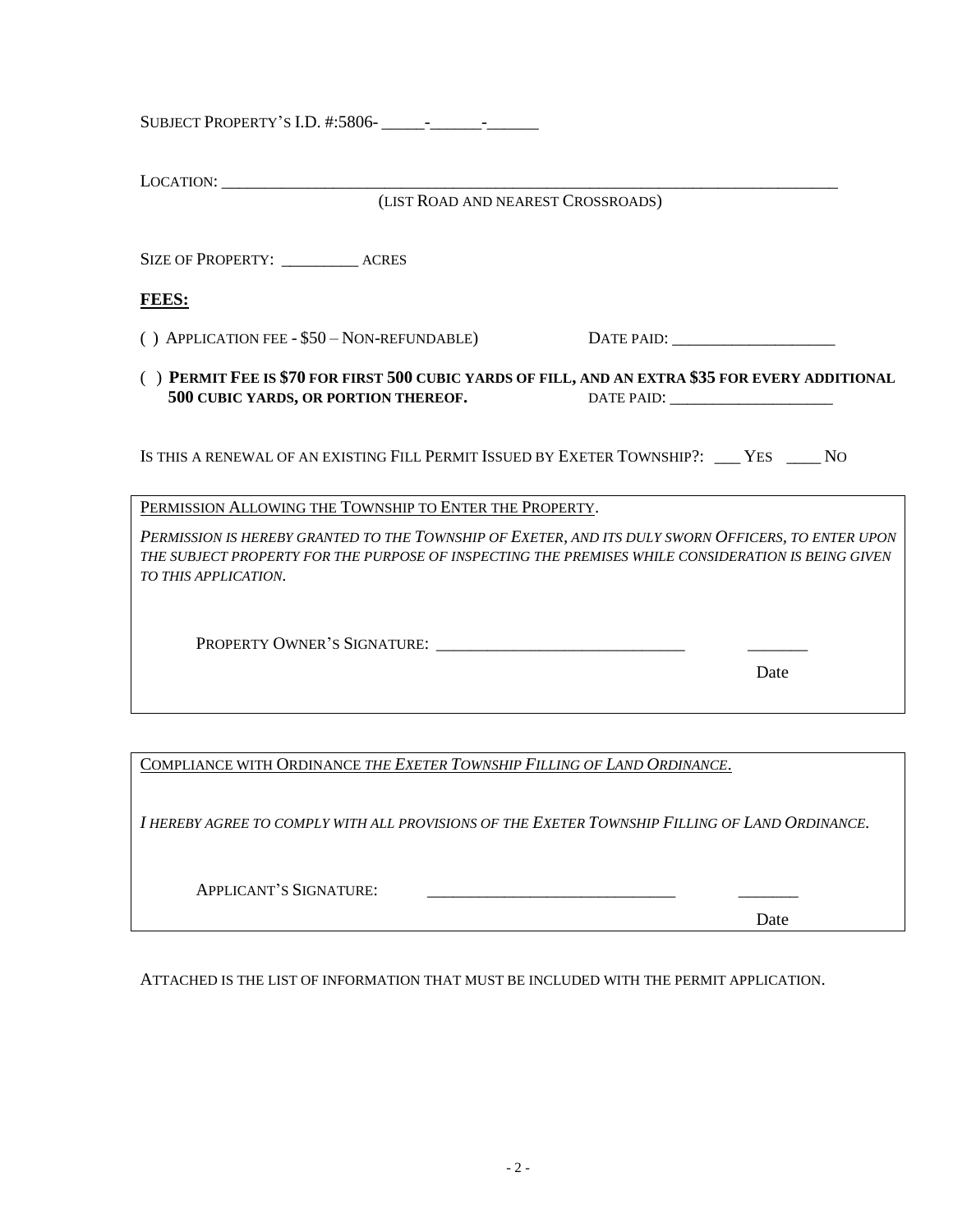### **INFORMATION TO BE SUBMITTED WITH**

## **APPLICATION FOR FILL PERMIT**

#### Directions:

All applicants for a Fill Permit are required to provide the following information.

Applicants are advised to consult the Exeter Township Filling of Land Ordinance #56 of 2003 for further assistance and direction in assembling the necessary information.

- (1) Plan of Operation: An overall plan of the filling operation must be provided and must include:
	- i. a topographic survey map of the site drawn at a scale not less than  $1$  inch  $= 200$  feet showing elevations on a two-foot contour interval;
	- ii. the dimensions of the area to be filled;
	- iii. the existing elevation of the area to be filled prior to any filling;
	- iv. the proposed elevation of the site subsequent to filling; and
	- v. the elevation of the property within 50 feet of the area to be filled.
- (2) Type(s) of Fill Material: A description of the types of materials to be used in the filling activity.

**Note**: *Permitted fill material includes soil, topsoil, sand, gravel, rock, stone, small amounts of clay or other similar materials which is free from cinders, ashes, refuse, soft or plastic clays, vegetable or other similar organic matter such as food waste, trees, branches, or stumps. Fill material must be capable of being compacted. Up to ten percent (10%) of fill material may be cobbles (small boulders), bricks, concrete or asphalt pieces not more than twenty-four (24) inches in size in any direction.*

*Concrete slabs, asphalt chunks, metal bars, or similar material larger than twenty four (24) inches in size in any direction are prohibited as fill material*.

 $\text{Material} \#1$ 

Material #2 \_\_\_\_\_\_\_\_\_\_\_\_\_\_\_\_\_\_\_\_\_\_\_\_\_\_\_\_\_\_\_\_\_\_

Material  $#3$ 

(Use an additional sheet if more than 3 types of materials are to be used as fill)